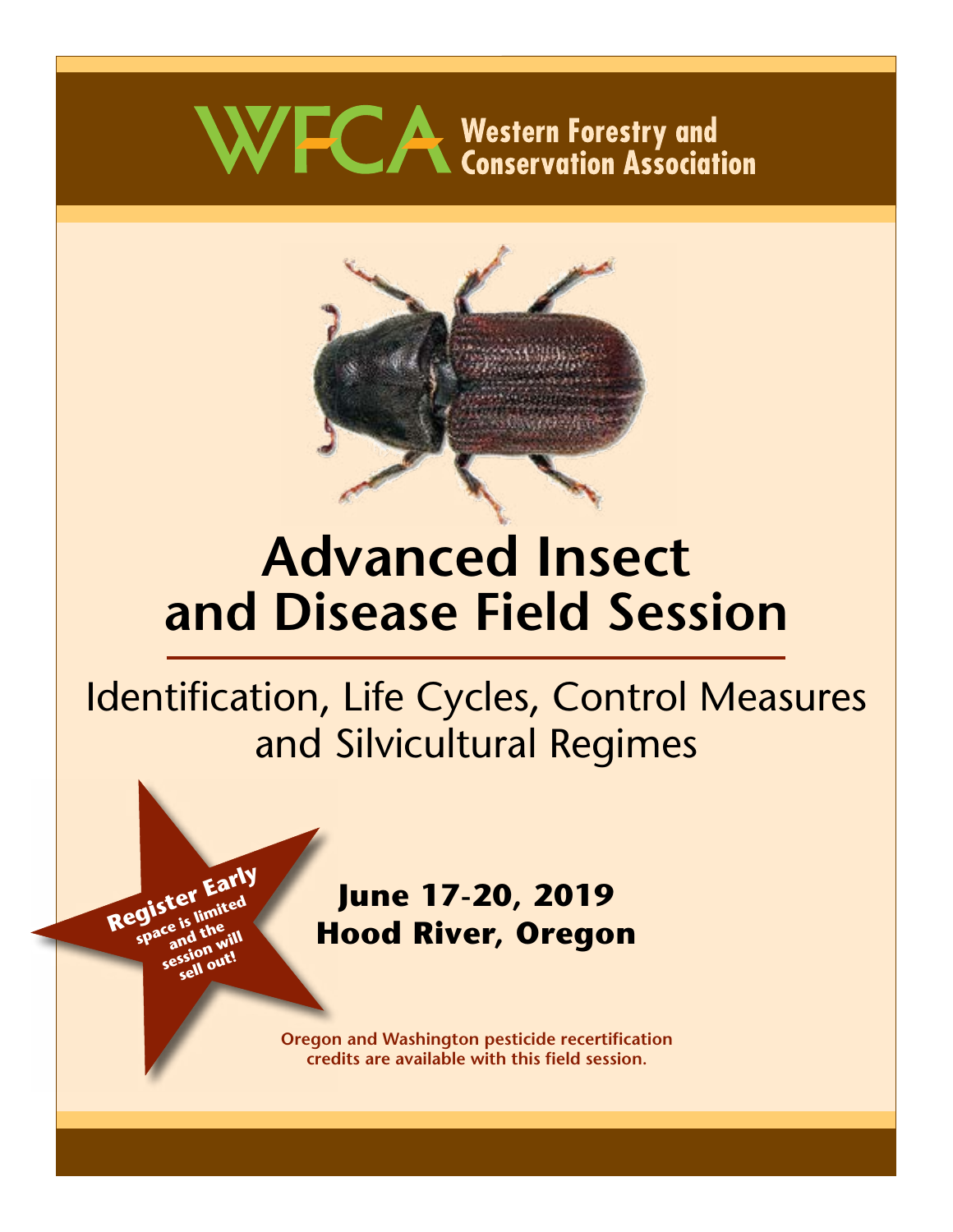

## **Advanced Insect and Disease Field Session:** Identification, Life Cycles, Control Measures and Silvicultural Regimes  **June 17-20, 2019, Hood River, Oregon**

Insect and disease conditions can complicate harvest plans and affect silvicultural regimes. These pests can also cause economic and aesthetic damages with long-lasting consequences. Resource managers need a solid understanding of pest biology and management options to make informed silvicultural, harvest planning and management decisions.

This field session offers the most advanced and in-depth insect and disease training available in the Pacific Northwest. The attendees will spend one-on-one field time with top-level entomologists and pathologists from the Pacific Northwest region and gain real-life experience in developing management regimes and silvicultural measures.

Each day will consist of site visits to infected stands for a first-hand look and discussion of particular insect and disease problems. Attendees will learn identification, biology, response to stand conditions and management options. Small group sessions will be used to develop management strategies and mock stand prescriptions. The region's leading entomologists and pathologists will be on hand to provide assistance and advice as the prescriptions are developed.

Transportation and box lunches are provided daily.

#### **Monday, June 17, 2019**

**11:00 Field Session orientation and registration – Best Western** Hood River Inn parking lot, Hood River, OR

**11:30 Group departs for the field from BW Hood River Inn. Transportation and** lunch provided.

**Lunch** (included with registration)

#### **Afternoon topics:**

- 1. Steps of diagnosis
- 2. Ips beetles
- 3. Red turpentine beetles
- 4. Woodborers
- 5. SOD and other invasive pathogens
- 6. Aerial survey overview

**5:00 Arrive back at BW Hood River Inn**

#### **Tuesday, June 18, 2019**

**7:30 Depart from BW Hood River Inn Morning Topics:**

- 1. Overview of root diseases
- 2. Armillaria root disease
- 3. Mountain Pine Beetle
- 4. Thinning to prevent mt. pine beetle
- 5. Western spruce budworm
- 6. Douglas-fir tussock moth

#### **Lunch** (included with registration)

## **Field Session Agenda**

- **Afternoon topics and activities:**
	- 7. Indian paint fungus
	- 8. Annosus root disease
	- 9. Fir engraver
	- 10. Dwarf Mistletoes
- 11. Group Exercise- Eastside Prescription

**5:30 Arrive back at BW Hood River Inn**

#### **Wednesday, June 19, 2019**

**8:00 Depart from BW Hood River Inn Morning topics:**

- 1. Pine needle diseases
- 2. White pine blister rust
- 3. Stem decays

**Lunch** (included with registration)

#### **Afternoon topics and activities:**

- 4. Laminated Root Rot
- 5. Schweinitzii root and butt rot
- 6. Douglas-fir beetle
- 7. Team Exercise- Westside Prescription

**5:30 Arrive back at BW Hood River Inn** 

#### **Thursday, June 20, 2019**

**7:30 Depart from BW Hood River Inn Morning topics and activities:**

- 1. Team Exercise Pruning Western White Pine
- 2. Larch casebearer
- 3. Larch needle diseases
- 4. Balsam woolly adelgid
- 5. Tree survival after fire
- **Lunch** (included with registration)

#### **Afternoon topics and activities:**

- 6. Class Exercise Identify Me!
- 7. Western pine beetle
- 8. Dwarf mistletoe recap ponderosa pine
- 9. Class Exercise Rating Dwarf mistletoe
- 10. Team Exercise Dry Ponderosa pine **Prescription**
- 11. Session wrap up

**5:00 Arrive back at BW Hood River Inn and session adjourns.**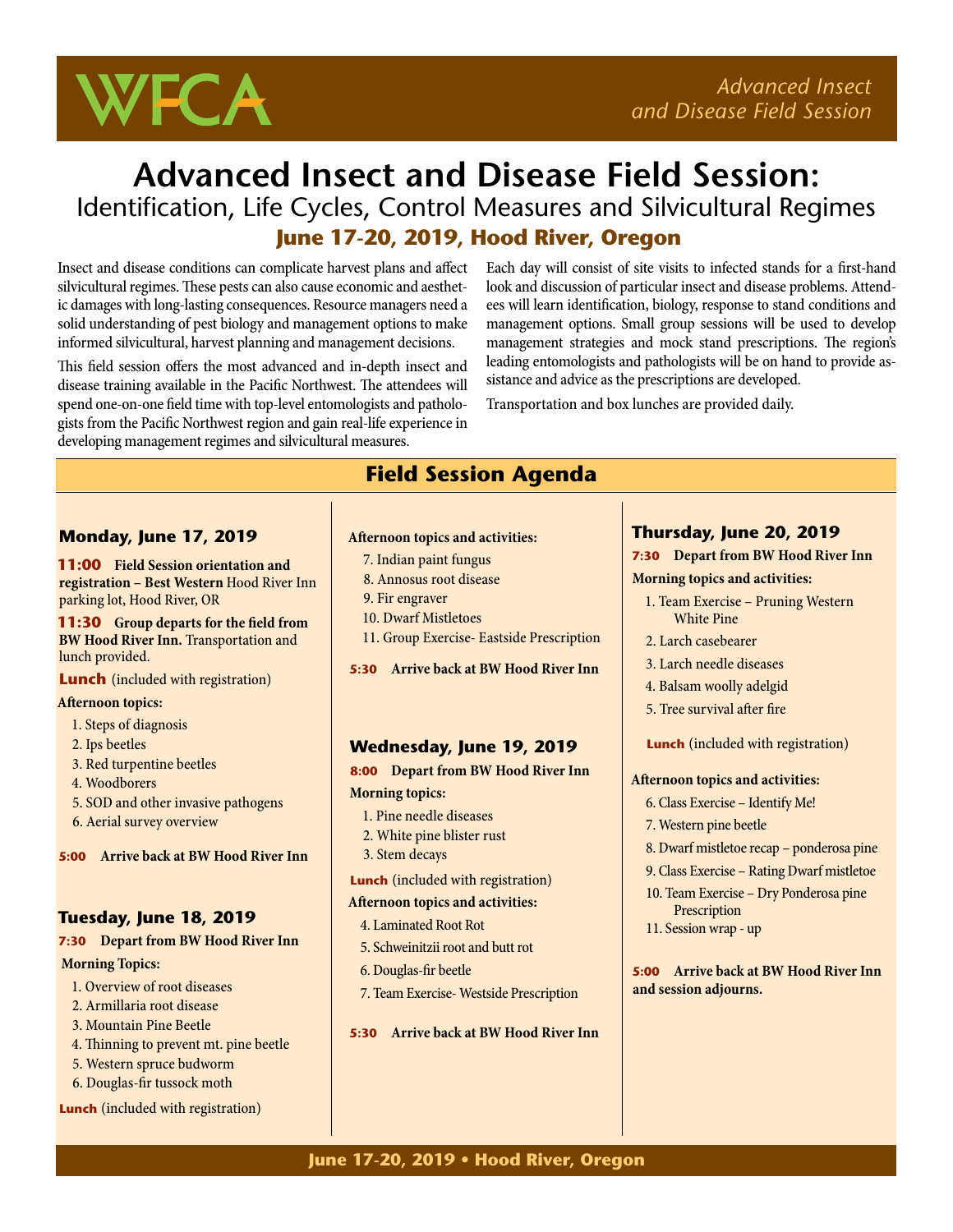*Advanced Insect and Disease Field Session*



**Kristen Chadwick**, Pathologist, USDA Forest Service, Westside Service Center, Sandy, OR

**Brennan Ferguson,** Pathologist, USDA Forest Service, Wenatchee Service Center

**Robbie Flowers**, Entomologist, USDA Forest Service, Central Oregon Service Center, Bend, OR

**Mike Johnson,** Entomologist, USDA Forest Service, Blue Mt. Service Center, LaGrande, OR

#### **REGISTRATION FORM**

### **Confirmed Speakers**

**Holly Kearns**, Pathologist, USDA Forest Service, Westside Service Center, Sandy, OR

**Blakely Lockman**, Pathologist, USDA Forest Service, Regional Office, Portland, OR

**Sarah Navarro**, Pathologist, Oregon Dept. of Forestry, Salem, OR

**Brent Oblinger**, Pathologist, USDA Forest Service, Central Oregon Service Center, Bend, OR

**Iral Ragenovich**, Entomologist, USDA Forest Service, Regional Office, Portland, OR

**Elizabeth Willhite**, Entomologist, USDA Forest Service, Westside Service Center, Sandy, OR

#### **AMOUNT ON/BEFORE 6/6/2019 \$695 AFTER 6/6/2019 \$775** Call: 503-226-4562 or melinda@westernforestry.org **Western Forestry and Conservation Association** 4033 SW Canyon Rd. Portland, OR 97221 503-226-4562, FAX: 503-226-2515 **1. Please make checks payable to: WFCA** 4033 SW Canyon Rd. Portland OR 97221 **2. Purchase order # 3. Charge to: MC VISA AmEx** (please circle) **Account # Expiration Date \_\_\_\_\_\_\_\_\_\_\_\_\_ Security Code** \_ **4. Register online at www.westernforestry.org** (on back of card) **REGISTRATION PAYMENT METHOD**

**June 17-20, 2019 • Hood River, Oregon**